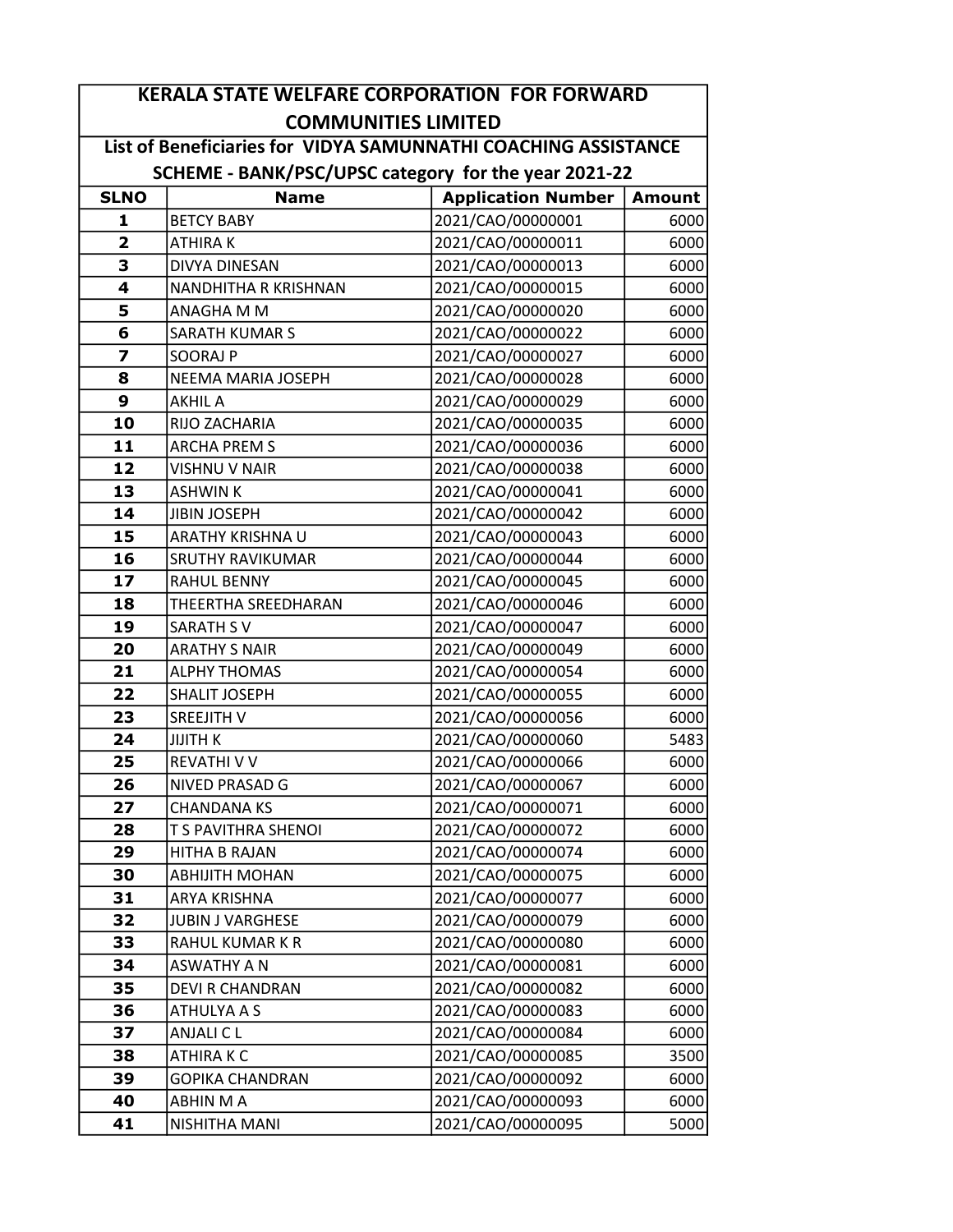| 42 | SREELEKSHMI A S           | 2021/CAO/00000096 | 6000 |
|----|---------------------------|-------------------|------|
| 43 | <b>AKSHAY MANI</b>        | 2021/CAO/00000097 | 6000 |
| 44 | <b>ARUN PASKAL</b>        | 2021/CAO/00000100 | 6000 |
| 45 | ATHULYA MATHEW            | 2021/CAO/00000102 | 6000 |
| 46 | <b>ANEESH C</b>           | 2021/CAO/00000103 | 6000 |
| 47 | SREELEKSHMI B S           | 2021/CAO/00000104 | 6000 |
| 48 | <b>AISWARYA S NAIR</b>    | 2021/CAO/00000109 | 6000 |
| 49 | ANANDU RAJ R              | 2021/CAO/00000110 | 6000 |
| 50 | ANUPAMA MOHAN             | 2021/CAO/00000112 | 4000 |
| 51 | <b>ASWATHY RAJENDRAN</b>  | 2021/CAO/00000113 | 5000 |
| 52 | <b>AKHILA V</b>           | 2021/CAO/00000114 | 6000 |
| 53 | <b>VIVEK V NAIR</b>       | 2021/CAO/00000115 | 6000 |
| 54 | <b>SIJI S NAIR</b>        | 2021/CAO/00000116 | 6000 |
| 55 | <b>NITHIN P LUKOSE</b>    | 2021/CAO/00000119 | 4000 |
| 56 | <b>RANJINI P</b>          | 2021/CAO/00000122 | 6000 |
| 57 | MALAVIKA AJI              | 2021/CAO/00000126 | 6000 |
| 58 | AMAL KRISHNA A S          | 2021/CAO/00000127 | 6000 |
| 59 | ARYA V                    | 2021/CAO/00000128 | 6000 |
| 60 | <b>JOEL GEORGE</b>        | 2021/CAO/00000130 | 6000 |
| 61 | GAYATHRI G S              | 2021/CAO/00000131 | 6000 |
| 62 | <b>LITTO ROY</b>          | 2021/CAO/00000138 | 6000 |
| 63 | SRUTHY KRISHNAN SR        | 2021/CAO/00000139 | 6000 |
| 64 | <b>SHIJOMON J</b>         | 2021/CAO/00000141 | 6000 |
| 65 | <b>AKHIL S PILLAI</b>     | 2021/CAO/00000144 | 6000 |
| 66 | <b>JOYAL BABU</b>         | 2021/CAO/00000145 | 6000 |
| 67 | <b>EBAIN MATHEWS JOBY</b> | 2021/CAO/00000146 | 6000 |
| 68 | ROHITH K                  | 2021/CAO/00000149 | 6000 |
| 69 | <b>ANJU KURIAKOSE</b>     | 2021/CAO/00000152 | 6000 |
| 70 | SREELAKSHMI A             | 2021/CAO/00000154 | 6000 |
| 71 | SNEHA SAJI                | 2021/CAO/00000157 | 6000 |
| 72 | <b>SNEHA S RAJ</b>        | 2021/CAO/00000160 | 6000 |
| 73 | <b>APARNA PG</b>          | 2021/CAO/00000161 | 6000 |
| 74 | NEERAJA P                 | 2021/CAO/00000165 | 6000 |
| 75 | RAHUL PRASAD R            | 2021/CAO/00000167 | 6000 |
| 76 | APSARA P SADANANDAN       | 2021/CAO/00000170 | 6000 |
| 77 | KAVYA PRASANNAN           | 2021/CAO/00000171 | 6000 |
| 78 | SREEHARI M                | 2021/CAO/00000173 | 6000 |
| 79 | SOORYA C                  | 2021/CAO/00000174 | 6000 |
| 80 | VINAYAK NARAYANAN         | 2021/CAO/00000176 | 6000 |
| 81 | ARYA K M                  | 2021/CAO/00000177 | 6000 |
| 82 | <b>MANASA K</b>           | 2021/CAO/00000178 | 6000 |
| 83 | SEETHA K                  | 2021/CAO/00000179 | 4500 |
| 84 | <b>SWATHI KRISHNA TV</b>  | 2021/CAO/00000180 | 6000 |
| 85 | ASWANI T M                | 2021/CAO/00000183 | 6000 |
| 86 | ARCHANA M                 | 2021/CAO/00000187 | 6000 |
| 87 | AJITH C RAJ               | 2021/CAO/00000188 | 6000 |
| 88 | <b>ANILA VK</b>           | 2021/CAO/00000189 | 6000 |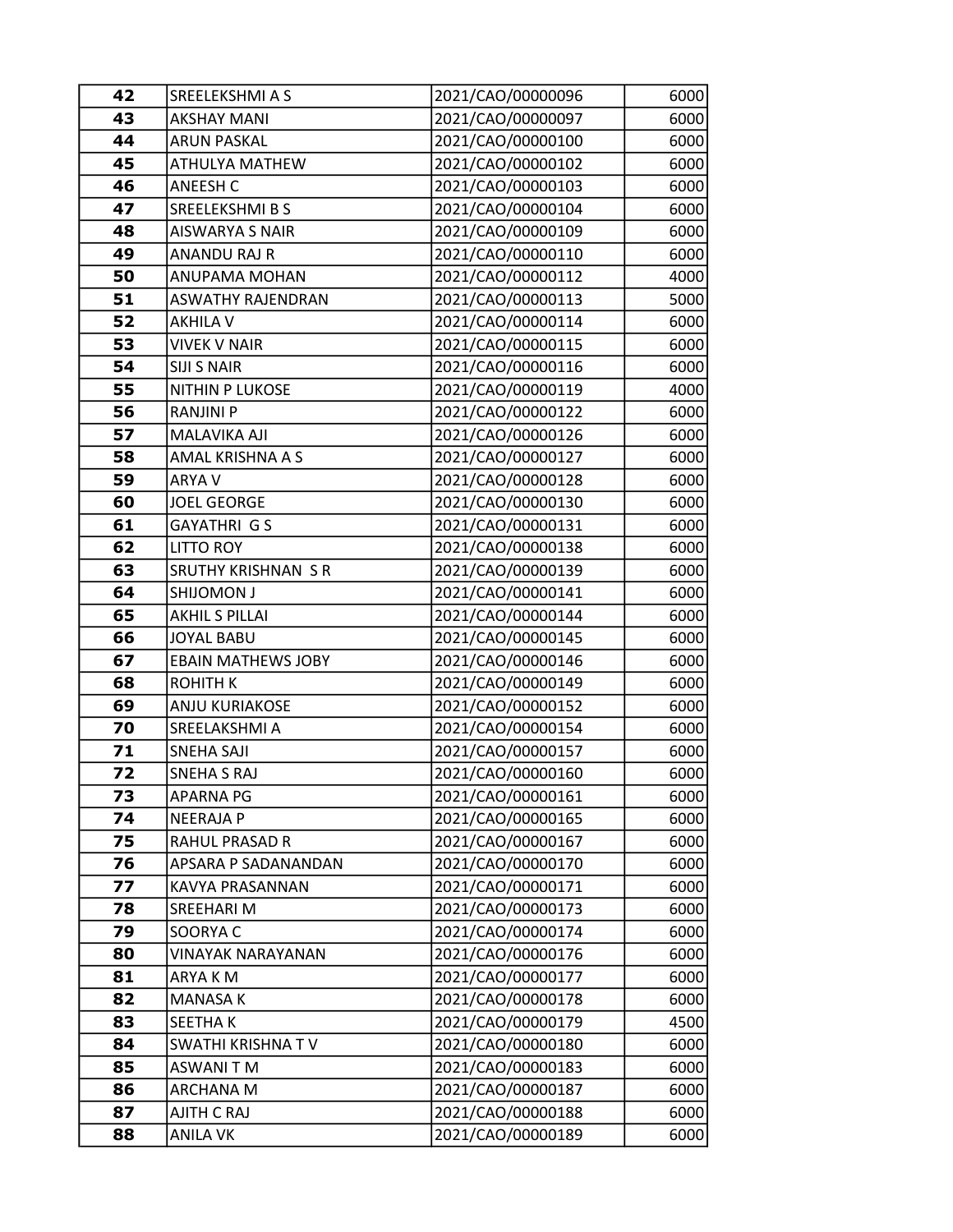| 89  | <b>ANJU P NAIR</b>         | 2021/CAO/00000190 | 6000 |
|-----|----------------------------|-------------------|------|
| 90  | <b>SURYA SURESH</b>        | 2021/CAO/00000193 | 6000 |
| 91  | <b>AKASH R B</b>           | 2021/CAO/00000197 | 6000 |
| 92  | <b>KARTHIKA M</b>          | 2021/CAO/00000199 | 4500 |
| 93  | <b>BIJUM</b>               | 2021/CAO/00000201 | 6000 |
| 94  | SREELEKSHMI S              | 2021/CAO/00000204 | 3600 |
| 95  | <b>SOORAJ S</b>            | 2021/CAO/00000205 | 6000 |
| 96  | RAHUL M R                  | 2021/CAO/00000206 | 6000 |
| 97  | <b>RAJKUMAR R</b>          | 2021/CAO/00000208 | 6000 |
| 98  | NIDHIN KUMAR M             | 2021/CAO/00000209 | 6000 |
| 99  | <b>LEENA ANTONY</b>        | 2021/CAO/00000213 | 6000 |
| 100 | <b>LINITTA DAVIS</b>       | 2021/CAO/00000214 | 6000 |
| 101 | ANJANA BABU                | 2021/CAO/00000215 | 6000 |
| 102 | <b>ANJALI ARAVIND</b>      | 2021/CAO/00000216 | 6000 |
| 103 | ARYA V                     | 2021/CAO/00000217 | 6000 |
| 104 | SREELEKSHMI G              | 2021/CAO/00000225 | 6000 |
| 105 | AKHILA O                   | 2021/CAO/00000229 | 6000 |
| 106 | DEVIKA A                   | 2021/CAO/00000231 | 6000 |
| 107 | <b>VINEETH K</b>           | 2021/CAO/00000232 | 6000 |
| 108 | <b>BHARATH KRISHNAN R</b>  | 2021/CAO/00000233 | 6000 |
| 109 | <b>ALAN MATHEW ANTONY</b>  | 2021/CAO/00000234 | 6000 |
| 110 | <b>BIBIN B</b>             | 2021/CAO/00000237 | 6000 |
| 111 | ABHISHEK KRISHNAN G M      | 2021/CAO/00000240 | 6000 |
| 112 | <b>VYSHNAVI P V</b>        | 2021/CAO/00000241 | 6000 |
| 113 | <b>ANJITHAU</b>            | 2021/CAO/00000243 | 5500 |
| 114 | <b>UHOL UIIL</b>           | 2021/CAO/00000246 | 6000 |
| 115 | <b>SANDRA RAJAN</b>        | 2021/CAO/00000248 | 5899 |
| 116 | DEVI CHANDANA D            | 2021/CAO/00000250 | 5500 |
| 117 | <b>SINU SAJI</b>           | 2021/CAO/00000251 | 6000 |
| 118 | LAKSHMI AJIKUMAR K         | 2021/CAO/00000252 | 3000 |
| 119 | SANGEETH S KINI            | 2021/CAO/00000254 | 6000 |
| 120 | ARUN M K                   | 2021/CAO/00000255 | 6000 |
| 121 | <b>VIDYAS</b>              | 2021/CAO/00000256 | 6000 |
| 122 | <b>GOPIKA R</b>            | 2021/CAO/00000257 | 6000 |
| 123 | ANJALI S A                 | 2021/CAO/00000259 | 6000 |
| 124 | <b>EMITHA THOMAS</b>       | 2021/CAO/00000260 | 6000 |
| 125 | VISHNU DEV M               | 2021/CAO/00000261 | 6000 |
| 126 | <b>ANITHAT</b>             | 2021/CAO/00000262 | 6000 |
| 127 | HARIKRISHNAN V P           | 2021/CAO/00000263 | 6000 |
| 128 | SAYOOJYA S NAIR            | 2021/CAO/00000264 | 6000 |
| 129 | VAISHAKH RAGHAVAN          | 2021/CAO/00000267 | 3500 |
| 130 | ATHIRA RAJ                 | 2021/CAO/00000268 | 6000 |
| 131 | <b>GEETHU KRISHNAN G S</b> | 2021/CAO/00000270 | 6000 |
| 132 | <b>NEETHUL</b>             | 2021/CAO/00000271 | 6000 |
| 133 | SWATHI RAJ A K             | 2021/CAO/00000272 | 6000 |
| 134 | <b>RESHMIK</b>             | 2021/CAO/00000276 | 6000 |
| 135 | AISWARYA SURESH            | 2021/CAO/00000278 | 6000 |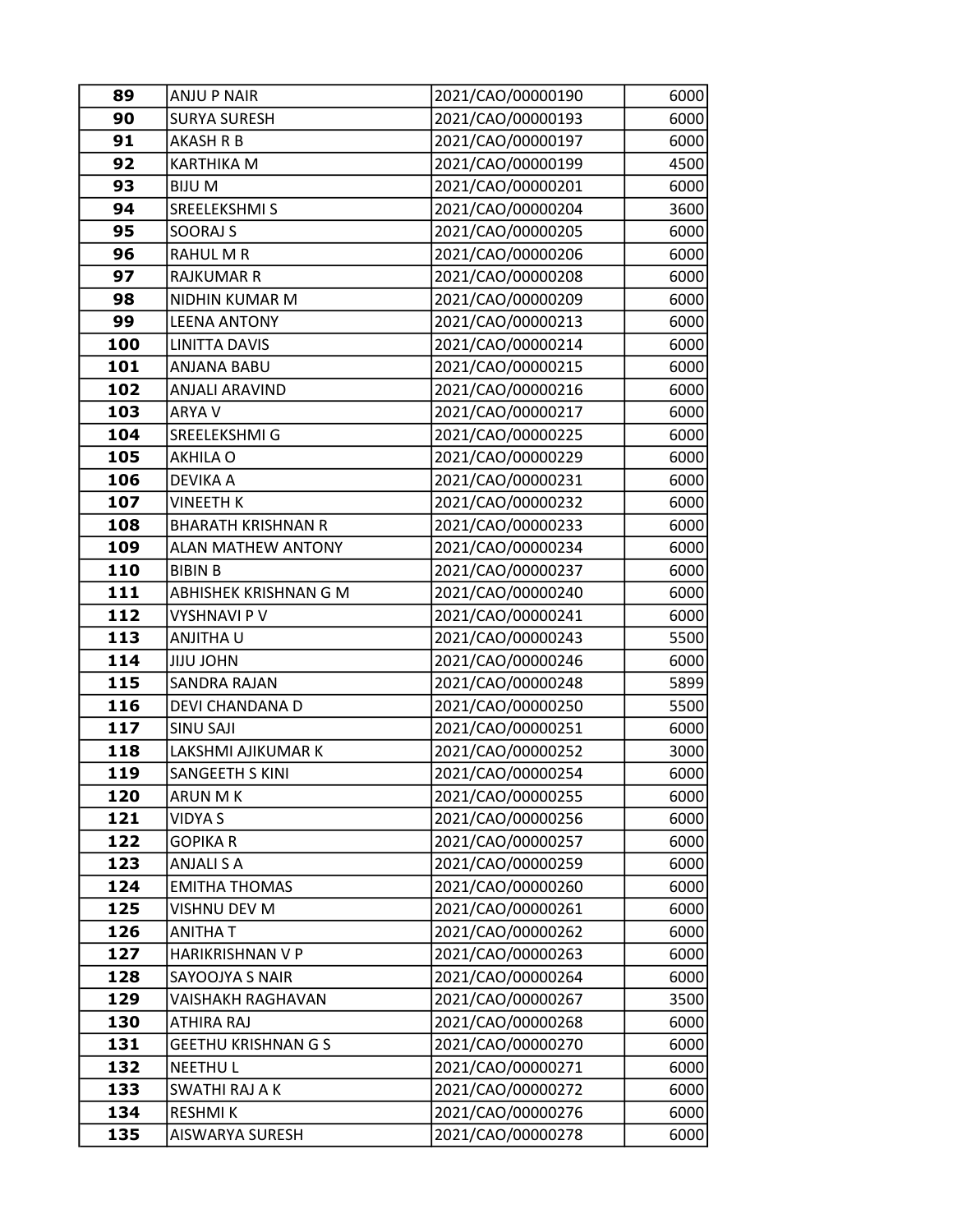| 136 | <b>ISWAYRA M</b>            | 2021/CAO/00000280 | 6000 |
|-----|-----------------------------|-------------------|------|
| 137 | ANOOP M                     | 2021/CAO/00000281 | 6000 |
| 138 | <b>BLESSY ANNA VARGHESE</b> | 2021/CAO/00000282 | 6000 |
| 139 | <b>ARJITH PRADEEP</b>       | 2021/CAO/00000283 | 6000 |
| 140 | <b>ANUJA A NAIR</b>         | 2021/CAO/00000284 | 6000 |
| 141 | SABAREENATH S               | 2021/CAO/00000285 | 6000 |
| 142 | ARYA S                      | 2021/CAO/00000286 | 6000 |
| 143 | DARSANA K SUBHASH           | 2021/CAO/00000287 | 6000 |
| 144 | <b>ADARSH R B</b>           | 2021/CAO/00000289 | 6000 |
| 145 | <b>GOURI PARVATHY V</b>     | 2021/CAO/00000291 | 6000 |
| 146 | <b>GEETHU KRISHNAN J</b>    | 2021/CAO/00000293 | 6000 |
| 147 | THEJAS DEV                  | 2021/CAO/00000294 | 6000 |
| 148 | <b>VISAKH M S</b>           | 2021/CAO/00000296 | 6000 |
| 149 | MANUMOHANAN                 | 2021/CAO/00000297 | 6000 |
| 150 | <b>GOKUL M R</b>            | 2021/CAO/00000298 | 6000 |
| 151 | PRASANTH P                  | 2021/CAO/00000300 | 6000 |
| 152 | <b>ROHINIS</b>              | 2021/CAO/00000301 | 6000 |
| 153 | <b>SARAVAN JS</b>           | 2021/CAO/00000303 | 6000 |
| 154 | <b>ANU A NAIR</b>           | 2021/CAO/00000304 | 6000 |
| 155 | AJITH V S                   | 2021/CAO/00000305 | 4000 |
| 156 | TINCYMOL CJ                 | 2021/CAO/00000306 | 4000 |
| 157 | <b>VANDANA V</b>            | 2021/CAO/00000307 | 6000 |
| 158 | <b>KRISHNA VENI B</b>       | 2021/CAO/00000309 | 6000 |
| 159 | <b>RAHUL S NAMBIAR</b>      | 2021/CAO/00000310 | 6000 |
| 160 | DIVYA A                     | 2021/CAO/00000313 | 6000 |
| 161 | <b>AKHIL R</b>              | 2021/CAO/00000319 | 6000 |
| 162 | SREERAJ R                   | 2021/CAO/00000321 | 6000 |
| 163 | <b>SEBIN PIOUS</b>          | 2021/CAO/00000329 | 6000 |
| 164 | <b>GOKUL THETTATH</b>       | 2021/CAO/00000332 | 4000 |
| 165 | CHANDU UDAYAN               | 2021/CAO/00000334 | 4500 |
| 166 | <b>RABI KRISHNAN R</b>      | 2021/CAO/00000335 | 6000 |
| 167 | ASWATHY UNNIKRISHNAN A      | 2021/CAO/00000336 | 6000 |
| 168 | AKSHAYA TOMY                | 2021/CAO/00000337 | 6000 |
| 169 | <b>SWAPNA R</b>             | 2021/CAO/00000340 | 6000 |
| 170 | <b>ARUN R</b>               | 2021/CAO/00000341 | 6000 |
| 171 | AMAL S M                    | 2021/CAO/00000342 | 6000 |
| 172 | KARTHIKA UNNI R B           | 2021/CAO/00000344 | 6000 |
| 173 | <b>JERIN SUNNY</b>          | 2021/CAO/00000345 | 6000 |
| 174 | <b>HARIKRISHNAN R</b>       | 2021/CAO/00000347 | 6000 |
| 175 | <b>MAYA M NAIR</b>          | 2021/CAO/00000349 | 5400 |
| 176 | <b>ABHIRAMIKP</b>           | 2021/CAO/00000350 | 6000 |
| 177 | VINEETH V C                 | 2021/CAO/00000351 | 6000 |
| 178 | AYSWARYA V NAIR             | 2021/CAO/00000352 | 6000 |
| 179 | <b>ABHIJITH C G</b>         | 2021/CAO/00000358 | 6000 |
| 180 | VISHNU MANIKANDAN           | 2021/CAO/00000359 | 6000 |
| 181 | <b>RAHUL B R</b>            | 2021/CAO/00000362 | 6000 |
| 182 | ARUNA M NAIR                | 2021/CAO/00000364 | 6000 |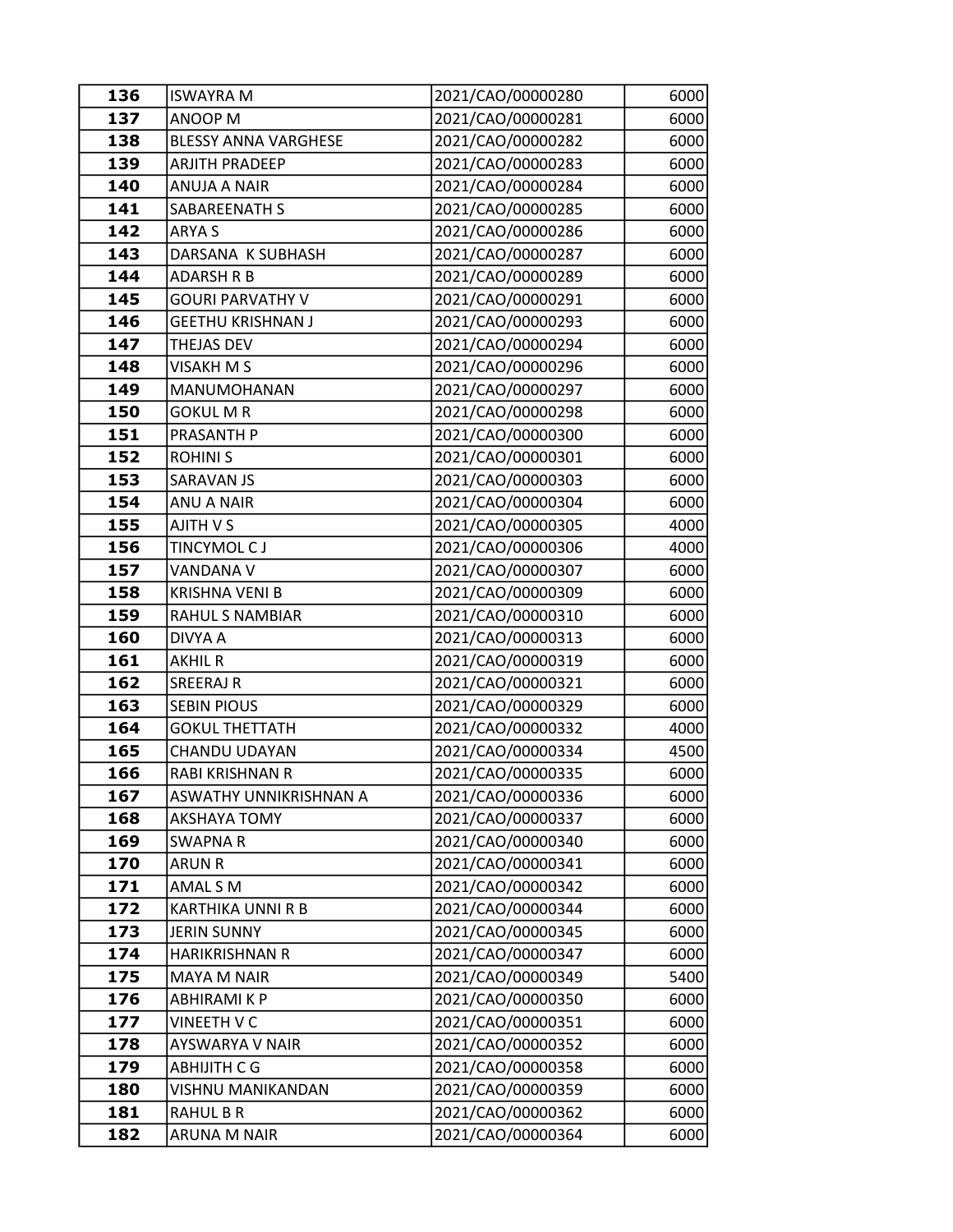| 183        | <b>RAHUL R</b>                      | 2021/CAO/00000365                      | 6000         |
|------------|-------------------------------------|----------------------------------------|--------------|
| 184        | SEETHU JOY K                        | 2021/CAO/00000366                      | 6000         |
| 185        | SREE LAKSHMI A                      | 2021/CAO/00000368                      | 6000         |
| 186        | <b>ADITHYA P NAIR</b>               | 2021/CAO/00000369                      | 6000         |
| 187        | <b>ASWATHY S NAIR</b>               | 2021/CAO/00000370                      | 6000         |
| 188        | <b>ANAKHA AJITH</b>                 | 2021/CAO/00000371                      | 6000         |
| 189        | <b>GOWRY MOHAN</b>                  | 2021/CAO/00000372                      | 6000         |
| 190        | <b>KL VINAYAK</b>                   | 2021/CAO/00000374                      | 6000         |
| 191        | <b>ANANDHU R ANIL</b>               | 2021/CAO/00000378                      | 6000         |
| 192        | <b>ABHINAV G MURALI</b>             | 2021/CAO/00000379                      | 6000         |
| 193        | <b>SUVARNA S</b>                    | 2021/CAO/00000382                      | 6000         |
| 194        | <b>ADARSH S</b>                     | 2021/CAO/00000384                      | 6000         |
| 195        | <b>GOWRIKRISHNA S</b>               | 2021/CAO/00000390                      | 6000         |
| 196        | PARVATHI L                          | 2021/CAO/00000395                      | 6000         |
| 197        | <b>ABHIJITH CHANDRAN</b>            | 2021/CAO/00000396                      | 6000         |
| 198        | POOJA ASOK A                        | 2021/CAO/00000397                      | 6000         |
| 199        | SAYANTH M R                         | 2021/CAO/00000398                      | 4000         |
| 200        | VIDYA MOL U                         | 2021/CAO/00000399                      | 6000         |
| 201        | PAVITHRA P                          | 2021/CAO/00000401                      | 6000         |
| 202        | VINESH R S                          | 2021/CAO/00000404                      | 6000         |
| 203        | <b>RAKHIMV</b>                      | 2021/CAO/00000405                      | 6000         |
| 204        | <b>ASWATHY T</b>                    | 2021/CAO/00000408                      | 6000         |
| 205        | SREELAKSHMI GOPAKUMAR               | 2021/CAO/00000411                      | 6000         |
| 206        | <b>BINDUC</b>                       | 2021/CAO/00000412                      | 6000         |
| 207        | PRAVEEN KUMAR P                     | 2021/CAO/00000417                      | 6000         |
| 208        | <b>ANUMOL BABU</b>                  | 2021/CAO/00000421                      | 6000         |
| 209        | <b>IRIN ROSE</b>                    | 2021/CAO/00000423                      | 6000         |
| 210        | SREELAKSHMI KV                      | 2021/CAO/00000425                      | 6000         |
| 211        | <b>GIREESH KUMAR M</b>              | 2021/CAO/00000428                      | 6000         |
| 212        | ATHIRA M NAIR                       | 2021/CAO/00000429                      | 6000         |
| 213        | CHRISTY REJI                        | 2021/CAO/00000430                      | 6000         |
| 214        | <b>DITTU ALEX</b>                   | 2021/CAO/00000433                      | 6000         |
| 215        | <b>ABHIJITH A G</b>                 | 2021/CAO/00000434                      | 6000         |
| 216<br>217 | <b>AJITH K</b><br><b>GOKUL ANIL</b> | 2021/CAO/00000436                      | 6000         |
| 218        | SARANYA M S                         | 2021/CAO/00000439<br>2021/CAO/00000444 | 6000         |
| 219        | GOPIKA L NAIR                       | 2021/CAO/00000445                      | 6000<br>6000 |
| 220        | <b>SRUTHY SURESH</b>                | 2021/CAO/00000447                      | 6000         |
| 221        | ANJALI SURESH U                     | 2021/CAO/00000448                      | 6000         |
| 222        | <b>ANU SURESH</b>                   | 2021/CAO/00000449                      | 6000         |
| 223        | PRAJESH KURUP                       | 2021/CAO/00000450                      | 6000         |
| 224        | ARUN G K                            | 2021/CAO/00000453                      | 3000         |
| 225        | <b>IRIN BOBY</b>                    | 2021/CAO/00000460                      | 6000         |
| 226        | ASAMS M P                           | 2021/CAO/00000462                      | 6000         |
| 227        | <b>MARIYA SHAJI</b>                 | 2021/CAO/00000469                      | 6000         |
| 228        | <b>ABHINNADH S</b>                  | 2021/CAO/00000470                      | 6000         |
| 229        | <b>KRISHNENDU K</b>                 | 2021/CAO/00000471                      | 5950         |
|            |                                     |                                        |              |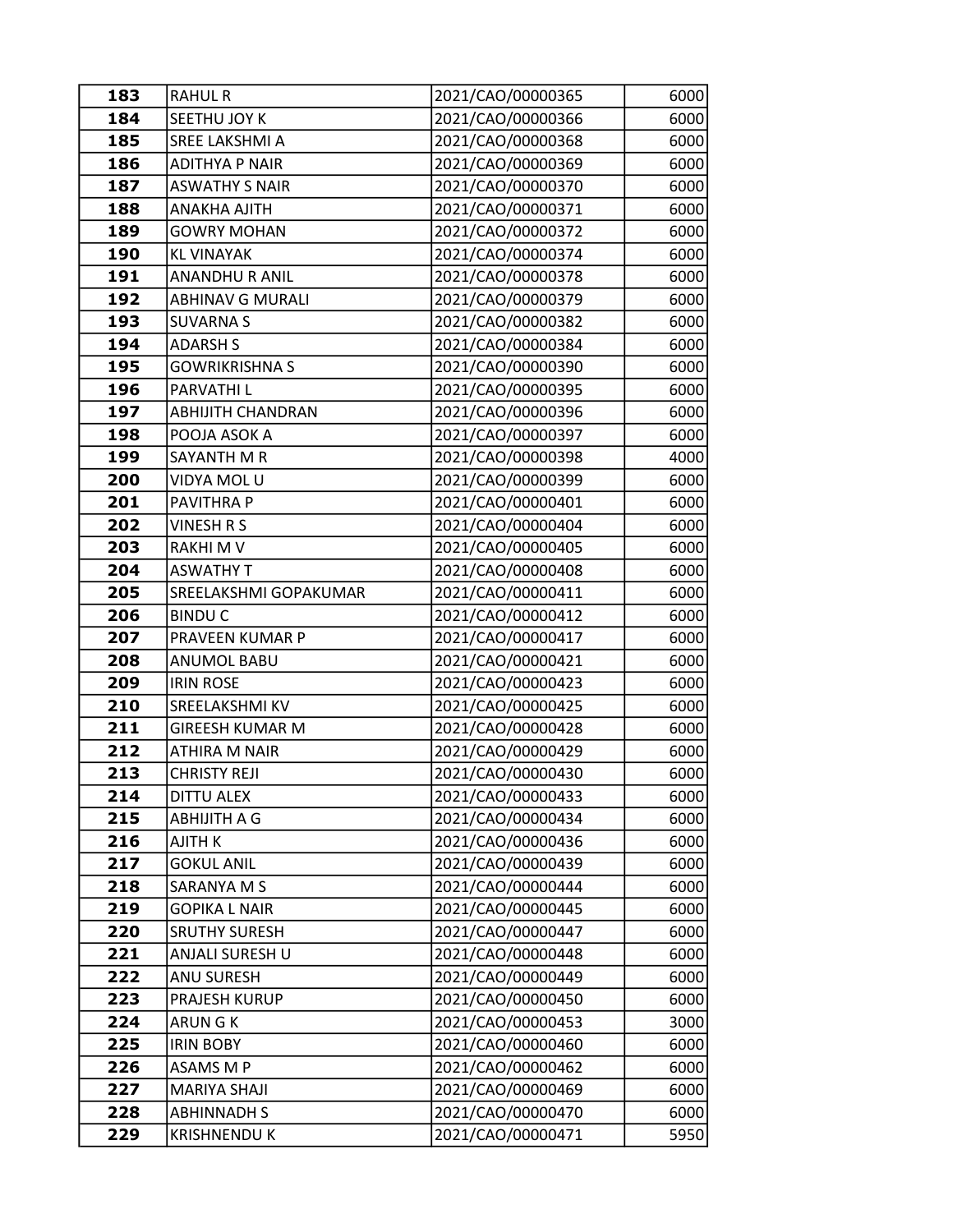| 230 | <b>AKSHAY P</b>        | 2021/CAO/00000475 | 6000 |
|-----|------------------------|-------------------|------|
| 231 | APARNA M               | 2021/CAO/00000476 | 6000 |
| 232 | <b>MRIDULA B</b>       | 2021/CAO/00000479 | 6000 |
| 233 | <b>ASWATHIR</b>        | 2021/CAO/00000481 | 6000 |
| 234 | REKHALEKSHMI R         | 2021/CAO/00000482 | 6000 |
| 235 | <b>REMYA MOL R</b>     | 2021/CAO/00000485 | 6000 |
| 236 | <b>INDHU A</b>         | 2021/CAO/00000488 | 6000 |
| 237 | <b>ASWATHY A</b>       | 2021/CAO/00000491 | 6000 |
| 238 | REEJA MOL M            | 2021/CAO/00000493 | 6000 |
| 239 | <b>VEENA GOPI</b>      | 2021/CAO/00000497 | 6000 |
| 240 | <b>ATHIRA S NAIR</b>   | 2021/CAO/00000498 | 6000 |
| 241 | <b>VIJITHA V</b>       | 2021/CAO/00000500 | 2400 |
| 242 | VISHNU PRASAD A        | 2021/CAO/00000501 | 6000 |
| 243 | <b>VIDYA V</b>         | 2021/CAO/00000503 | 6000 |
| 244 | <b>ARUN KUMAR S</b>    | 2021/CAO/00000507 | 6000 |
| 245 | <b>ADARSH VIJAY</b>    | 2021/CAO/00000511 | 6000 |
| 246 | ATHIRA U               | 2021/CAO/00000520 | 6000 |
| 247 | ARYA KM                | 2021/CAO/00000521 | 6000 |
| 248 | <b>AKSHAY KRISHNA</b>  | 2021/CAO/00000522 | 6000 |
| 249 | <b>REVATHY D G</b>     | 2021/CAO/00000524 | 6000 |
| 250 | <b>SREEHARI S</b>      | 2021/CAO/00000526 | 700  |
| 251 | <b>GOPIKA S R</b>      | 2021/CAO/00000531 | 6000 |
| 252 | ANJU T                 | 2021/CAO/00000535 | 6000 |
| 253 | <b>GANESH A M</b>      | 2021/CAO/00000536 | 6000 |
| 254 | <b>RESHMA A S</b>      | 2021/CAO/00000537 | 6000 |
| 255 | DEVIKA CHANDRAN B      | 2021/CAO/00000539 | 6000 |
| 256 | <b>GOPIKA V B</b>      | 2021/CAO/00000541 | 6000 |
| 257 | <b>REMYAL</b>          | 2021/CAO/00000542 | 6000 |
| 258 | PAVITHRA PV            | 2021/CAO/00000543 | 6000 |
| 259 | DEVIKA KRISHNAN G      | 2021/CAO/00000545 | 6000 |
| 260 | <b>GADHA GIRISH</b>    | 2021/CAO/00000549 | 6000 |
| 261 | <b>ALBIN ANTONY</b>    | 2021/CAO/00000550 | 1000 |
| 262 | <b>ASWATHY S</b>       | 2021/CAO/00000551 | 6000 |
| 263 | ARYA SASIDHARAN        | 2021/CAO/00000552 | 6000 |
| 264 | <b>VEENA V NAIR</b>    | 2021/CAO/00000555 | 6000 |
| 265 | <b>ARATHY B S</b>      | 2021/CAO/00000558 | 6000 |
| 266 | <b>MEGHAS</b>          | 2021/CAO/00000559 | 3000 |
| 267 | <b>ANASWARA P</b>      | 2021/CAO/00000560 | 6000 |
| 268 | <b>ABHIJITH A J</b>    | 2021/CAO/00000561 | 6000 |
| 269 | <b>RESHMIRS</b>        | 2021/CAO/00000562 | 6000 |
| 270 | <b>SOORAJ B</b>        | 2021/CAO/00000563 | 800  |
| 271 | ANASWARA A S           | 2021/CAO/00000569 | 6000 |
| 272 | DEVARENJINI B          | 2021/CAO/00000570 | 6000 |
| 273 | <b>BHAGYALEKSHMITS</b> | 2021/CAO/00000576 | 6000 |
| 274 | RAKHI MANOJ            | 2021/CAO/00000580 | 6000 |
| 275 | ARYA G B               | 2021/CAO/00000581 | 6000 |
| 276 | SREELEKSHMI B S        | 2021/CAO/00000582 | 6000 |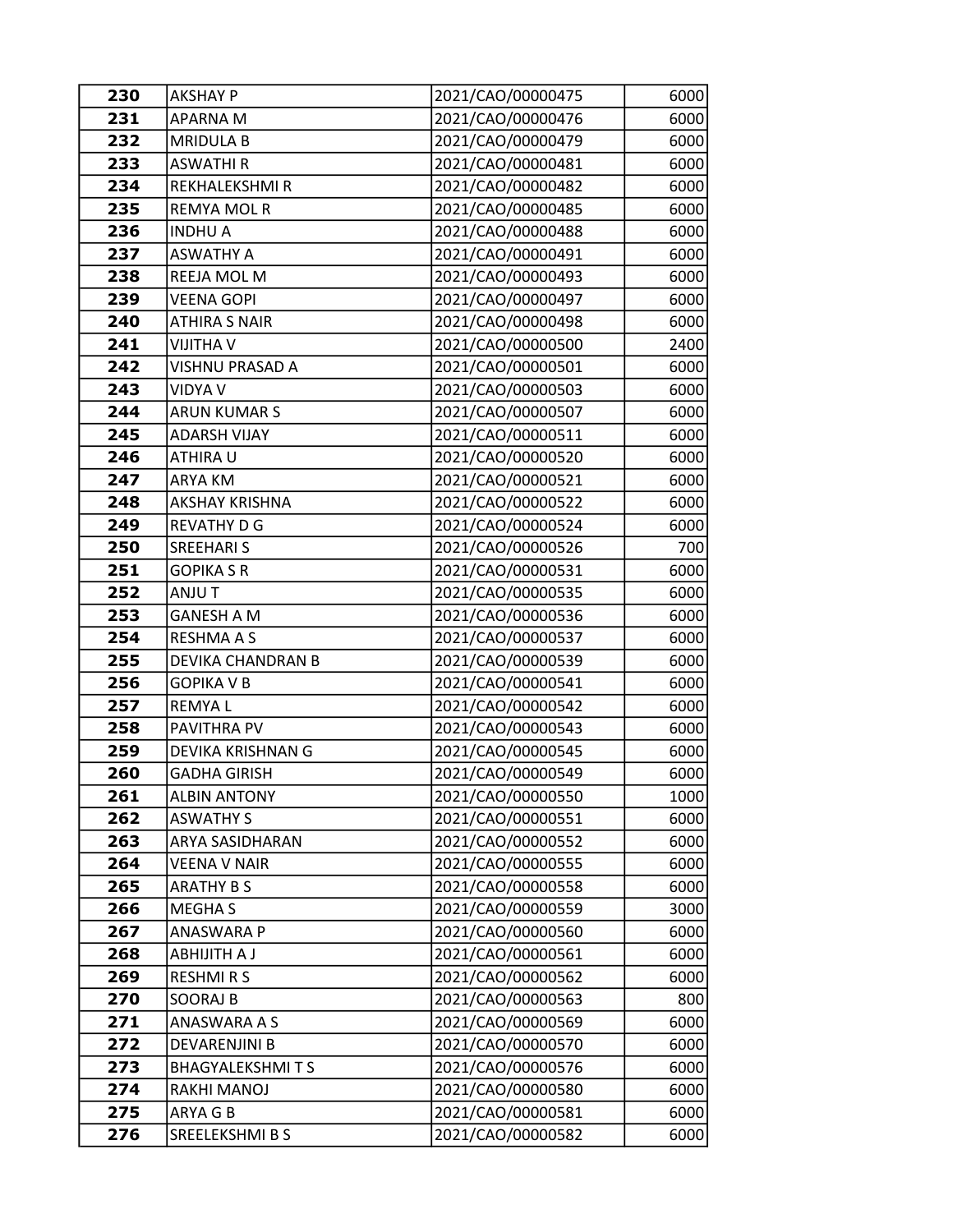| 277        | PRATHEEKSHAVS                      | 2021/CAO/00000584                      | 4700         |
|------------|------------------------------------|----------------------------------------|--------------|
| 278        | <b>KEERTHANA T M</b>               | 2021/CAO/00000588                      | 4000         |
| 279        | DIVYA S                            | 2021/CAO/00000589                      | 6000         |
| 280        | <b>BIBIN CHANDRAN</b>              | 2021/CAO/00000590                      | 6000         |
| 281        | <b>ABHIJITH A</b>                  | 2021/CAO/00000591                      | 800          |
| 282        | <b>GAYATHRI M S</b>                | 2021/CAO/00000595                      | 3350         |
| 283        | <b>AKSHAY A</b>                    | 2021/CAO/00000596                      | 6000         |
| 284        | PRANAV PRADEEP                     | 2021/CAO/00000597                      | 6000         |
| 285        | <b>ABHIMANYU S</b>                 | 2021/CAO/00000601                      | 6000         |
| 286        | <b>SREEJITH P</b>                  | 2021/CAO/00000605                      | 6000         |
| 287        | MEKHA JAYAKUMAR                    | 2021/CAO/00000607                      | 6000         |
| 288        | PRINCE VARGHESE                    | 2021/CAO/00000611                      | 6000         |
| 289        | JYOTHI M S                         | 2021/CAO/00000612                      | 6000         |
| 290        | SAYANA M                           | 2021/CAO/00000613                      | 6000         |
| 291        | <b>AMRUTHA S</b>                   | 2021/CAO/00000617                      | 6000         |
| 292        | AKSHAY K P                         | 2021/CAO/00000619                      | 6000         |
| 293        | SYALI KRISHNA U S                  | 2021/CAO/00000620                      | 6000         |
| 294        | SHIBIN P SHAJI                     | 2021/CAO/00000622                      | 6000         |
| 295        | <b>KRISHNENDU S</b>                | 2021/CAO/00000624                      | 6000         |
| 296        | HARIKRISHNAN K                     | 2021/CAO/00000627                      | 5000         |
| 297        | RADHIKA V                          | 2021/CAO/00000629                      | 6000         |
| 298        | <b>AGHILRAG G S</b>                | 2021/CAO/00000634                      | 6000         |
| 299        | <b>ARATHY SUDHAKAR</b>             | 2021/CAO/00000635                      | 6000         |
| 300        | <b>ASWATHY A</b>                   | 2021/CAO/00000636                      | 6000         |
| 301        | <b>APARNA P C</b>                  | 2021/CAO/00000640                      | 6000         |
| 302        | LEKSHMIPRIYA S                     | 2021/CAO/00000641                      | 6000         |
| 303        | <b>ANJANA P C</b>                  | 2021/CAO/00000642                      | 6000         |
| 304        | ARUNIMA RAJ                        | 2021/CAO/00000646                      | 6000         |
| 305        | APARNAPILLAI A J                   | 2021/CAO/00000647                      | 4833         |
| 306        | ATHIRA V                           | 2021/CAO/00000649                      | 6000         |
| 307        | AMIRTA A A                         | 2021/CAO/00000650                      | 6000         |
| 308        | <b>ANAND PV</b>                    | 2021/CAO/00000653                      | 2500         |
| 309        | SWATHI KRISHNA                     | 2021/CAO/00000655                      | 6000         |
| 310<br>311 | SANGEETH K<br><b>ARCHA V KURUP</b> | 2021/CAO/00000657<br>2021/CAO/00000658 | 6000<br>6000 |
| 312        | <b>RENJITHA B</b>                  | 2021/CAO/00000661                      | 6000         |
| 313        | ARATHY KRISHNAN J                  | 2021/CAO/00000662                      | 6000         |
| 314        | SIVARANJINI R S                    | 2021/CAO/00000663                      | 6000         |
| 315        | <b>GOPEE KRISHNAN G S</b>          | 2021/CAO/00000666                      | 6000         |
| 316        | <b>GREESHMA M R</b>                | 2021/CAO/00000667                      | 6000         |
| 317        | <b>ANANDUS</b>                     | 2021/CAO/00000668                      | 6000         |
| 318        | JASMIN T                           | 2021/CAO/00000669                      | 6000         |
| 319        | PRIYATHANKACHAN                    | 2021/CAO/00000670                      | 6000         |
| 320        | ARCHANA U                          | 2021/CAO/00000671                      | 6000         |
| 321        | <b>SRUTHI</b>                      | 2021/CAO/00000672                      | 6000         |
| 322        | <b>ARYA SIVAN</b>                  | 2021/CAO/00000674                      | 6000         |
| 323        | ARUN O                             | 2021/CAO/00000675                      | 6000         |
|            |                                    |                                        |              |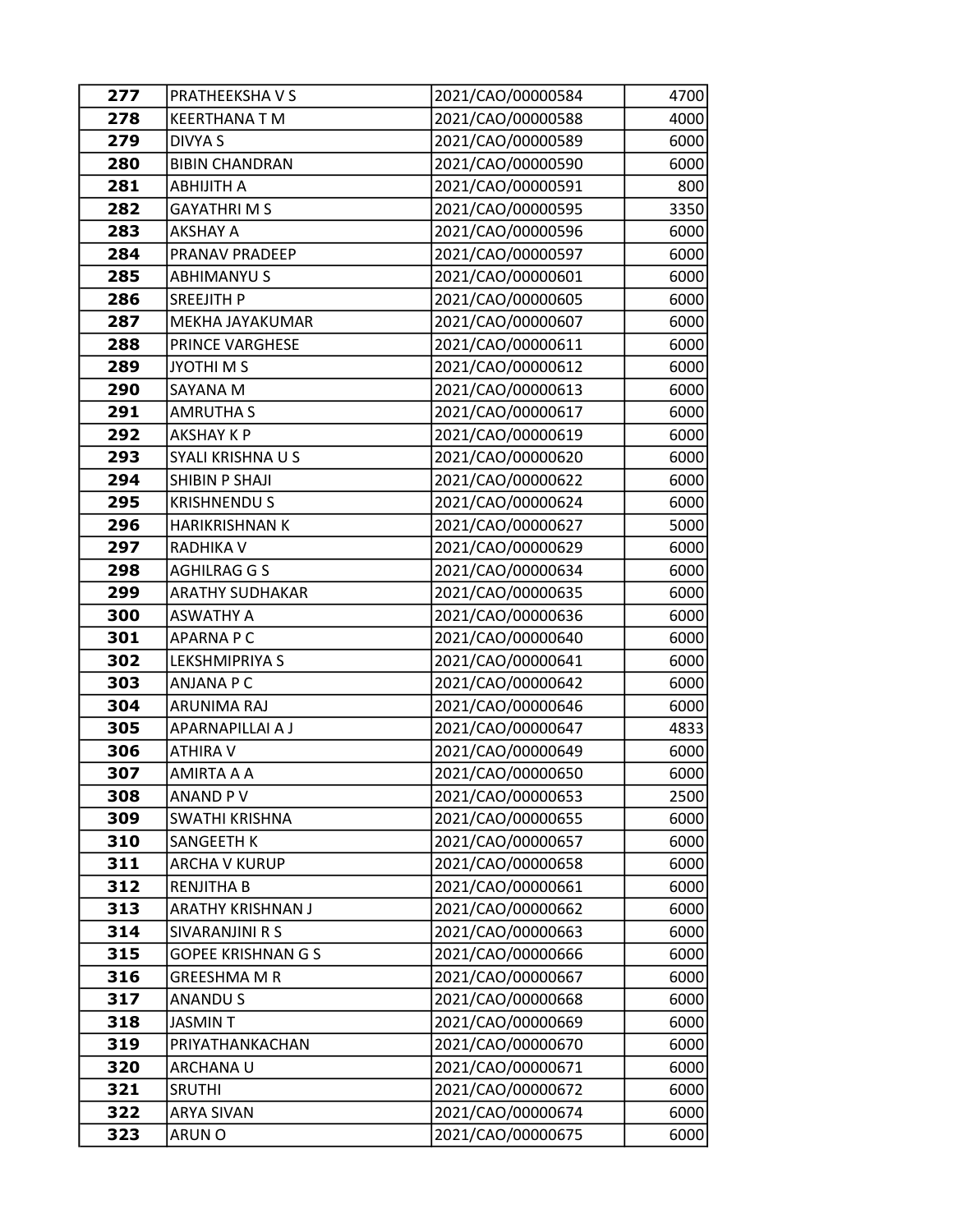| 324 | RESHMA RAJ               | 2021/CAO/00000676 | 6000 |
|-----|--------------------------|-------------------|------|
| 325 | RESHMA C M               | 2021/CAO/00000678 | 6000 |
| 326 | <b>ABHIJITH MS</b>       | 2021/CAO/00000679 | 6000 |
| 327 | <b>SABIN SABU</b>        | 2021/CAO/00000680 | 6000 |
| 328 | <b>REVATHY A V</b>       | 2021/CAO/00000682 | 6000 |
| 329 | <b>ASWATHY A V</b>       | 2021/CAO/00000683 | 6000 |
| 330 | <b>HARSHAK</b>           | 2021/CAO/00000684 | 6000 |
| 331 | <b>CHINNUS</b>           | 2021/CAO/00000687 | 6000 |
| 332 | <b>GOKUL KRISHNAN R</b>  | 2021/CAO/00000690 | 6000 |
| 333 | <b>SURABHIR</b>          | 2021/CAO/00000692 | 6000 |
| 334 | ANJANA G S               | 2021/CAO/00000693 | 6000 |
| 335 | <b>BETTY BABY</b>        | 2021/CAO/00000694 | 6000 |
| 336 | ARYA C                   | 2021/CAO/00000695 | 6000 |
| 337 | <b>ARAVIND GS</b>        | 2021/CAO/00000696 | 6000 |
| 338 | <b>AVANIGS</b>           | 2021/CAO/00000698 | 6000 |
| 339 | SANDRA J                 | 2021/CAO/00000699 | 6000 |
| 340 | <b>ANUSREE S</b>         | 2021/CAO/00000702 | 6000 |
| 341 | ABHIJITH U P             | 2021/CAO/00000703 | 6000 |
| 342 | <b>REJANI G</b>          | 2021/CAO/00000704 | 6000 |
| 343 | ARYA S                   | 2021/CAO/00000706 | 1600 |
| 344 | ATHIRA KRISHNAN          | 2021/CAO/00000707 | 6000 |
| 345 | <b>GOPIKA KRISHNAN G</b> | 2021/CAO/00000708 | 6000 |
| 346 | <b>ANJALI R NAIR</b>     | 2021/CAO/00000710 | 6000 |
| 347 | <b>SHILPA V NAIR</b>     | 2021/CAO/00000712 | 2500 |
| 348 | <b>JISHMA M S</b>        | 2021/CAO/00000713 | 6000 |
| 349 | <b>ATHIRA R</b>          | 2021/CAO/00000715 | 1000 |
| 350 | RESHMA VIJAYAKUMAR       | 2021/CAO/00000716 | 6000 |
| 351 | <b>ASWATHY S</b>         | 2021/CAO/00000719 | 6000 |
| 352 | ANISHA RAJAN             | 2021/CAO/00000720 | 6000 |
| 353 | MANJARI R KRISHNA        | 2021/CAO/00000723 | 6000 |
| 354 | <b>HARSHAK</b>           | 2021/CAO/00000727 | 6000 |
| 355 | <b>GOPIKA S</b>          | 2021/CAO/00000728 | 6000 |
| 356 | <b>SHERIN VARGHESE</b>   | 2021/CAO/00000729 | 6000 |
| 357 | <b>SNEHA BAIJU</b>       | 2021/CAO/00000730 | 6000 |
| 358 | SARANYA SAJI S           | 2021/CAO/00000732 | 6000 |
| 359 | <b>DEVIKAB</b>           | 2021/CAO/00000735 | 6000 |
| 360 | ARAVIND J NAIR           | 2021/CAO/00000737 | 6000 |
| 361 | SARIKA S                 | 2021/CAO/00000738 | 6000 |
| 362 | <b>ROBIN MATHEW</b>      | 2021/CAO/00000739 | 6000 |
| 363 | <b>KARTHIKA P</b>        | 2021/CAO/00000742 | 6000 |
| 364 | <b>SREELAKSHMIKS</b>     | 2021/CAO/00000744 | 6000 |
| 365 | VIDYA N                  | 2021/CAO/00000746 | 6000 |
| 366 | <b>SANGEETH S</b>        | 2021/CAO/00000748 | 6000 |
| 367 | RAHUL M                  | 2021/CAO/00000749 | 6000 |
| 368 | <b>GOKUL M</b>           | 2021/CAO/00000750 | 6000 |
| 369 | ADARSH BALAN P           | 2021/CAO/00000751 | 6000 |
| 370 | JISHA GOPALAKRISHNAN     | 2021/CAO/00000754 | 6000 |